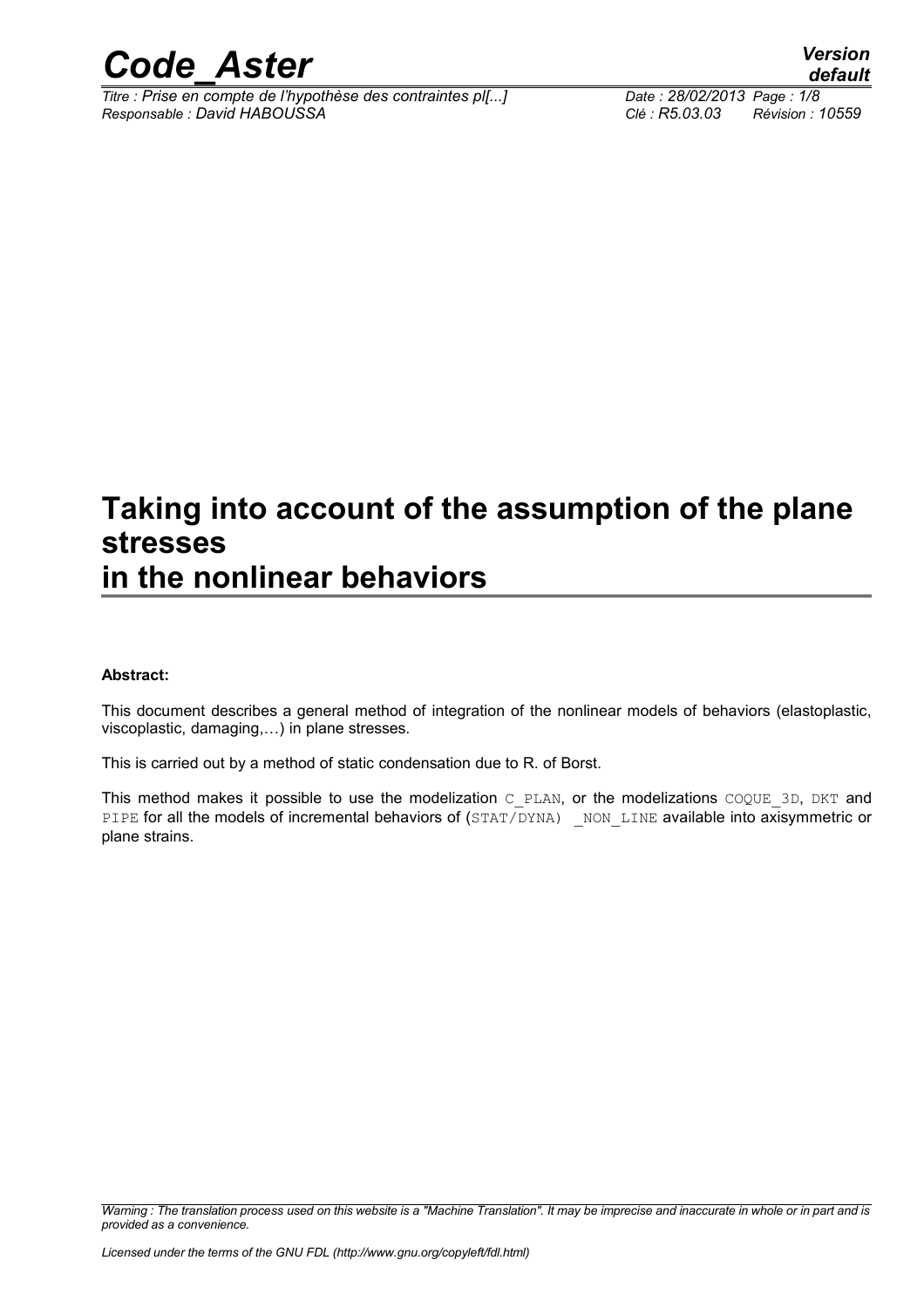*Titre : Prise en compte de l'hypothèse des contraintes pl[...] Date : 28/02/2013 Page : 2/8 Responsable : David HABOUSSA Clé : R5.03.03 Révision : 10559*

### **1 Introduction**

One presents here a general method of integration of the nonlinear models of behaviors (plasticity, viscoplasticity, damage) in plane stresses. If the selected behavior is not integrated analytically in plane stresses, the method of R. De Borst is activated automatically for modelizations C\_PLAN, DKT, COQUE3D and PIPE.

### **2 Difficulty of integration of the nonlinear behaviors in plane stresses**

The modelization  $C$  PLAN, (as well as modelizations  $COQUE$  3D, DKT, PIPE) supposes that the local stress state is plane, i.e. that  $\sigma_z=0$ ,  $z$  representing the direction of the norm on the surface. The stress tensors and of strains thus take the following form (in  $\text{C-PLAN}$ ):

$$
\varepsilon = \begin{pmatrix}\n\varepsilon_{xx} & \varepsilon_{xy} & 0 \\
\varepsilon_{xy} & \varepsilon_{yy} & 0 \\
0 & 0 & \varepsilon_{zz}\n\end{pmatrix}
$$
\n
$$
\sigma = \begin{pmatrix}\n\sigma_{xx} & \sigma_{xy} & 0 \\
\sigma_{xy} & \sigma_{yy} & 0 \\
0 & 0 & \sigma_{zz}\n\end{pmatrix}
$$

**Note::** 

*For the shells, it is necessary to add terms due to the transverse shears (* $\sigma_{xx}$  $\sigma_{yz}$ *), but those are treated elastically and do not intervene in the resolution of the local behavior.*

This assumption implies that the corresponding strain is a priori undetermined (contrary to the other two-dimensional modelizations where one makes an assumption directly on  $\varepsilon_{zz}$ ). It can be given only using the behavior model. However the condition  $\sigma_z=0$  is not alleviating for the integration of the behavior, where one calculates an increase in stress  $\Delta\sigma$  according to the increase in strain  $\Delta\varepsilon$ provided by the algorithm in Newton. In the case of linear elasticity, the taking into account of this condition is simple and makes it possible to find:

$$
\varepsilon_{zz} = -\frac{\nu}{1-\nu} (\varepsilon_{xx} + \varepsilon_{yy})
$$

But if the behavior is nonlinear,  $\Delta \varepsilon_z$  cannot be only calculated from  $\Delta u$  and does not result simply from the other components of the tensor of the strains. The taking into account of this assumption must then be made (when it is realizable) in a way specific to each behavior, and very often brings to additional difficulties of resolution: it is the case in particular for the behavior of Von Mises to isotropic hardening [R5.03.02]. So much of models of behavior are not available in plane stresses.

The method presented here has the large advantage of not requiring any particular development in the integration of the behavior to satisfy the assumption with the plane stresses. It is usable as soon as the model of behavior is available into axisymmetric or plane strains.

*Warning : The translation process used on this website is a "Machine Translation". It may be imprecise and inaccurate in whole or in part and is provided as a convenience.*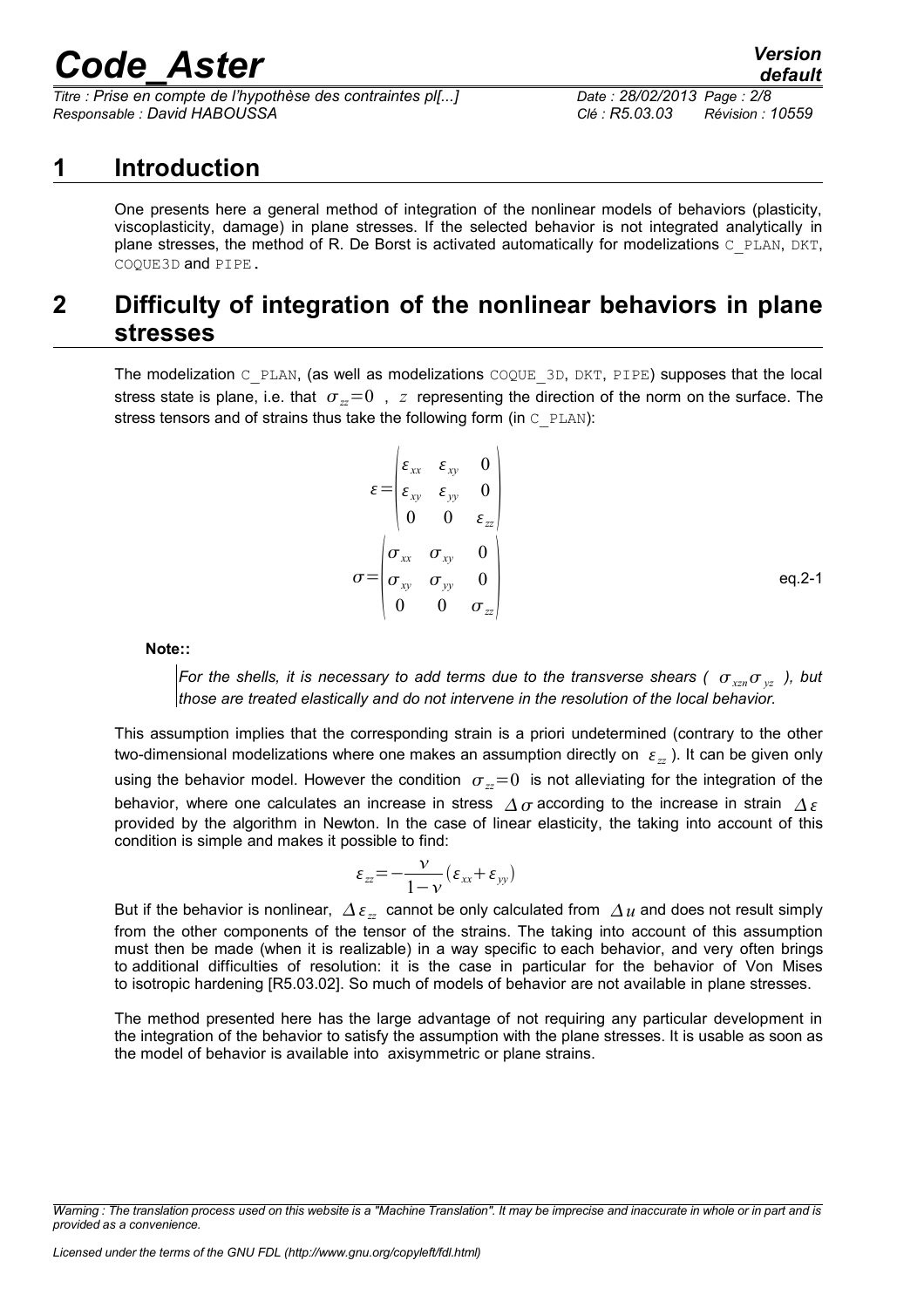*Titre : Prise en compte de l'hypothèse des contraintes pl[...] Date : 28/02/2013 Page : 3/8 Responsable : David HABOUSSA Clé : R5.03.03 Révision : 10559*

## *default*

### **3 Principle of the processing of the plane stresses by the method De Borst**

#### **3.1 Recall of the method of Newton**

In nonlinear static one is brought to solve the following equation ([cf R5.03.01]):

$$
R(u) = f^{\text{int}}(u) - f^{\text{ext}}(t) \to 0 \tag{eq. 3.1-1}
$$

where  $\int^{ext}$  is the external force and  $\int^{\mathrm{int}}$  the internal force, definite like

$$
f^{\int (u)} = \int\limits_V B^T \sigma(\varepsilon(u)) dV
$$
 eq. 3.1-2

By means of finite element method (MEF), the internal forces  $f^{\text{int}}$  , are obtained starting from the stress field, which is determined to him, by a constitutive law, starting from the strain field, the strain tensor discretizes  $\epsilon$ , being defined like:

$$
\varepsilon = B u .
$$

According to the method Newton one solves the system in [eq. 3.1-1] with the following iterative process:

1) 
$$
R^{(n)} = R(u^{(n)})
$$
  
\n2)  $\Delta u^{(n+1)} = -\left(\frac{\partial R^{(n)}}{\partial u^{(n)}}\right) R^{(n)} = -K^{(n)^{-1}} R^{(n)}$   
\n3)  $\left(\frac{n+1}{R^{(n)^{-1}}}\right) R^{(n)} = -K^{(n)^{-1}} R^{(n)}$ 

3)  $u^{(n+1)} = u^{(n)} + \Delta u^{(n)}$  , to repeat 1) until  $R^{(n)}$  < to lérance  $\Delta u$ 

The index  $(n)$  means that the variable concerned corresponds to  $n$  - ième iteration, known as *total*, since it relates to the computation of the field of displacement, contrary to the process says *local*, which makes it possible to calculate the component  $\varepsilon$ <sub>z</sub> so that the stresses is plane and which will be detailed in the continuation.

The stiffness matrix  $\ K^{(n)}$  , is calculated like:

$$
K^{(n)}(u) = \int\limits_V B^T \frac{\partial \sigma^{(n)}}{\partial u^{(n)}} B dV = \int\limits_V B^T D^{(n)} B dV,
$$

where  $\;D^{(n)}\;$  is the tangent matrix corresponding to the constitutive law used. To extend the method of Newton to the use of unspecified constitutive laws, in [bib1] one proposes to condense the value of  $\epsilon_{\pi}$  so that  $\sigma_{\pi}$  < *tolérance* in a converged state. Here two alternatives of this approach are presented: in the original approach, the variables  $u^{(k+1)}$  and  $\varepsilon_{zz}^{(k+1)}$  are corrected simultaneously for each total iteration, while in the modified approach a local iterative process is added, so that the condition  $\sigma_{zz}$ <*tolérance* is satisfied for each value with  $u^{(k+1)}$  and NON-PAS only for the converged state. It is interesting to use the approach modified in particular when convergence on the total equilibrium is faster than convergence for the satisfaction of the plane stresses. In certain cases, but not always, the modified approach can reduce the nombre of iterations total and thus accelerate computations. In term of use, the original approach corresponds to the value of the parameter ITER CPLAN MAXI = 1 and modified with ITER CPLAN MAXI approaches  $it > 1$ .

*Warning : The translation process used on this website is a "Machine Translation". It may be imprecise and inaccurate in whole or in part and is provided as a convenience.*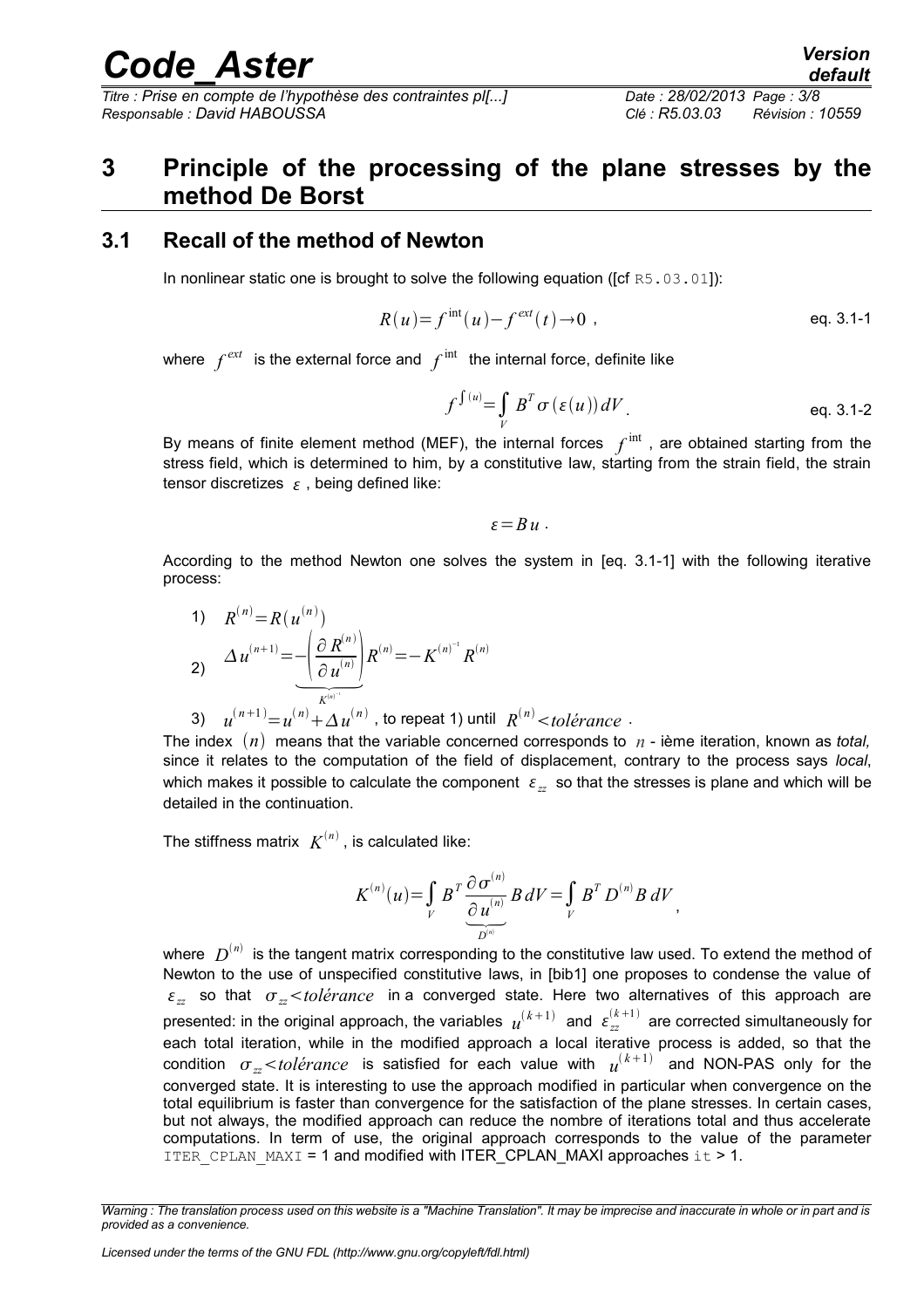*Titre : Prise en compte de l'hypothèse des contraintes pl[...] Date : 28/02/2013 Page : 4/8 Responsable : David HABOUSSA Clé : R5.03.03 Révision : 10559*

*default*

Besides the computation of  $\varepsilon_{zz}$  at the local level which results in modifying the local stresses, the approach known as of DEBORST especially consists in intervening on the level of the stiffness matrix

$$
\hat{K}^{(n)}(u) = \int\limits_V B^T \hat{D}^{(n)} B dV,
$$

where D par. The computation  $\hat{D}$  of as well  $\hat{D}$  was replaced as of  $\varepsilon_{zz}$  are detailed in the continuation.

#### **3.2 Approaches origin**

the idea of the method due to R. of Borst [bib1] consists in not treating the constraint plane with the level of the constitutive law but with the level of the equilibrium. One obtains thus during iterations of the algorithm of total resolution of STAT NON LINE of the stress fields which tend towards a stress field plane as iterations:

$$
\sigma_{zz}^{(n)} \!\to\! 0
$$

where *n* the number of iteration of Newton indicates.

One thus obtains the constraint planes not exactly, but in an approached way, with convergence of the iterations of Newton, for each calculated increment. One checks, as specified thereafter, that the component above is lower than a given tolerance.

The method consists in breaking up the fields (strains or stresses) into a purely plane part (specified by a "hat") and a component according to *z* . One then reveals explicitly the components " *zz* " in the form of the strain tensors and stresses:

$$
\varepsilon = \begin{pmatrix} \hat{\varepsilon} \\ \varepsilon_{zz} \end{pmatrix} \quad \text{and} \quad \sigma = \begin{pmatrix} \hat{\sigma} \\ \sigma_{zz} \end{pmatrix}.
$$

like in the statement of the tangent operator:

$$
D^{(n)} = \frac{\partial \sigma^{(n)}}{\partial \epsilon^{(n)}} = \begin{pmatrix} D_{11}^{(n)} & D_{12}^{(n)} \\ D_{21}^{(n)} & D_{22}^{(n)} \end{pmatrix} .\text{eq}
$$

Lastly, with each iteration Newton one corrects the values of strain,

$$
\hat{\varepsilon}^{(n+1)} = \hat{\varepsilon}^{(n)} + \Delta \, \hat{\varepsilon}^{(n)} \qquad \text{and} \ \varepsilon_{zz}^{(n+1)} = \varepsilon_{zz}^{(n)} + \Delta \, \varepsilon_{zz}^{(n)} \ .
$$

By means of [eq. 3.2-1] one can write

$$
\begin{pmatrix}\n\Delta \hat{\sigma} \\
\Delta \sigma_{zz}\n\end{pmatrix} = D^{(n)} \begin{pmatrix}\n\Delta \hat{\varepsilon} \\
\Delta \varepsilon_{zz}\n\end{pmatrix}, \text{ with } \Delta \sigma_{zz} = \sigma_{zz}^{(n+1)} - \sigma_{zz}^{(n)},
$$

and one obtains:

$$
\sigma_{zz}^{(n+1)} \approx \sigma_{zz}^{(n)} + D_{21}^{(n)} \Delta \hat{\epsilon}^{(n)} + D_{22}^{(n)} \Delta \epsilon_{zz}^{(n)} \to 0 \quad , \tag{eq 3.2-2}
$$

From [eq. 3.2-2] one can condense  $\Delta \varepsilon_{zz}^{(n)}$  like,

$$
\Delta \, \varepsilon_{zz}^{(n)} = -\frac{\sigma_{zz}^{(n)} + D_{21}^{(n)} \Delta \, \hat{\varepsilon}^{(n)}}{D_{22}^{(n)}} \text{ .eq} \tag{3.2-3}
$$

It is exactly the condensation in [eq 3.2-3] which enables us 2D to use the frame for the resolution with the MEF. With final, one seeks to correct the components 2D (noted by index  $^1$ ), as well for the stresses as for the tangent operator, so that the constraint plane is satisfied.

*Warning : The translation process used on this website is a "Machine Translation". It may be imprecise and inaccurate in whole or in part and is provided as a convenience.*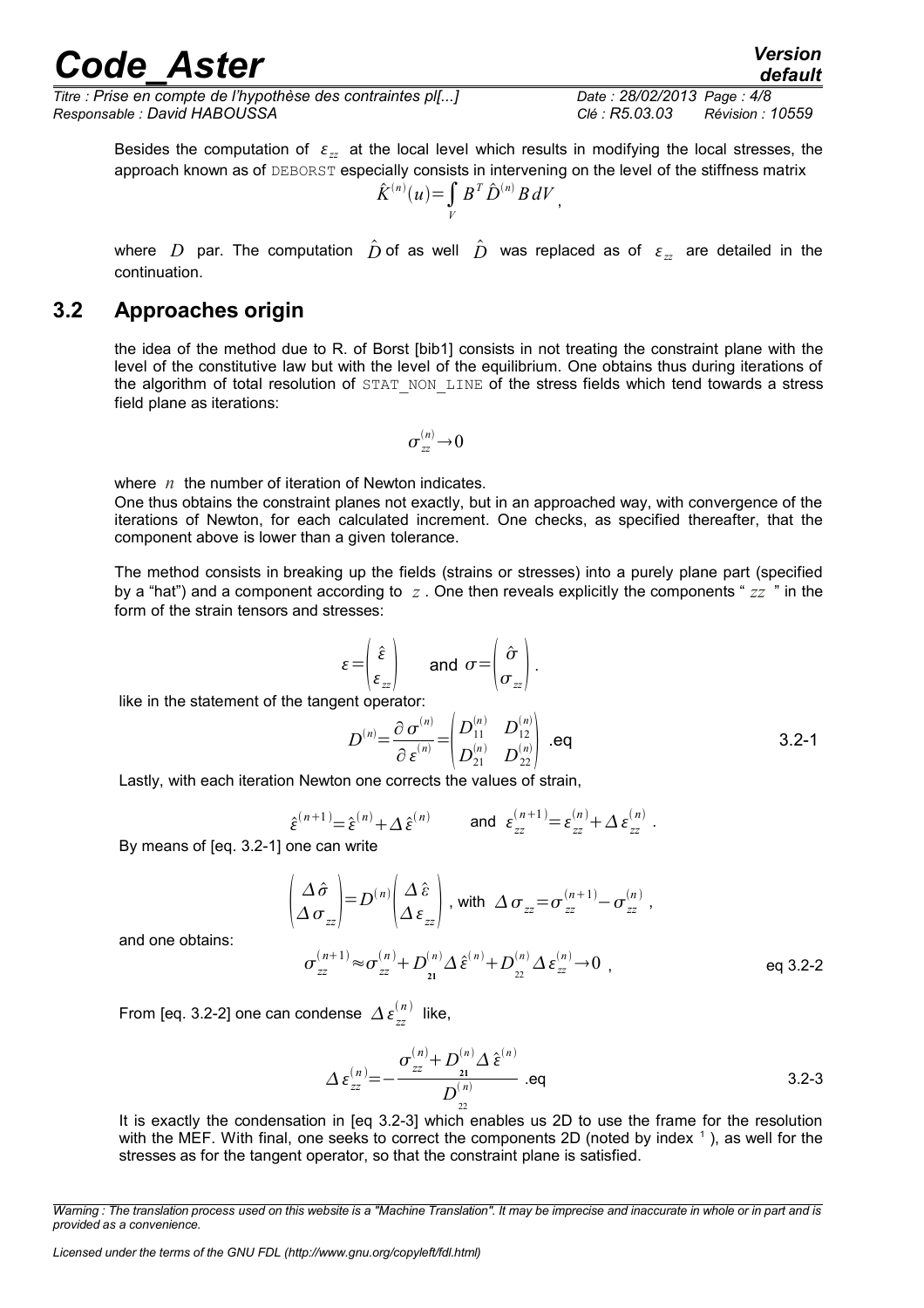*Titre : Prise en compte de l'hypothèse des contraintes pl[...] Date : 28/02/2013 Page : 5/8 Responsable : David HABOUSSA Clé : R5.03.03 Révision : 10559*

*default*

The algorithm of plane stresses entirely local, is applied in the frame of a total architecture finite elements corresponding to a modelization 2D equivalent to that of the plane strain. One positions in a Gauss point, where one knows the value of the strain to the iteration (n+1)

 $\hat{\epsilon}^{(n+1)}{=}\hat{\epsilon}^{(n)}+\Delta\,\hat{\epsilon}^{(n)}\;$  , and one must calculate the values of stress  $\;\hat{\sigma}^{(n+1)}\;$  and the tangent operator  $\hat{D}^{(n+1)}$ .

Algorithm 1:

1) To bring up to date  $\varepsilon_{zz}^{(n)}$ ,

$$
\varepsilon_{zz}^{(n+1)} = \varepsilon_{zz}^{(n)} - \frac{\sigma_{zz}^{(n)} + D_{21}^{(n)} \Delta \hat{\varepsilon}^{(n)}}{D_{22}^{(n)}}
$$

2) Calculate the stresses and the tangent intermediaries,  $\sigma^{(n+1)}$  by  $D^{(n+1)}$  the constitutive law 3D, imposing operator  $\varepsilon_{yz} = \varepsilon_{zx} = 0$ ,

$$
\sigma^{(n+1)} = \sigma(\hat{\epsilon}^{(n+1)}, \epsilon_{zz}^{(n+1)})
$$
 and  $D^{(n+1)} = D(\hat{\epsilon}^{(n+1)}, \epsilon_{zz}^{(n+1)})$ 

3) To calculate the final stress by means of intermediate correction of  $\tilde{\epsilon}_{zz}^{(n)}$  $\binom{n+1}{n}$ 

$$
\Delta \tilde{\varepsilon}_{zz}^{(n+1)} = -\frac{\sigma_{zz}^{(n+1)}}{D_{22}^{(n+1)}}
$$
 eq 3.2-4

which enables us to write the final stress  $\hat{\sigma}^{(n+1)}$  like:

$$
\hat{\sigma}^{(n+1)} = \sigma^{(n+1)} + D_{12}^{(n+1)} \Delta \tilde{\epsilon}_{zz}^{(n+1)} = \sigma^{(n+1)} - \frac{D_{12}^{(n+1)} \sigma_{zz}^{(n+1)}}{D_{22}^{(n+1)}}
$$

4) To calculate the final tangent operator:

 $\hat{D}^{(n+1)} = D_{11}^{(n+1)} D_{12}^{(n+1)}D_{_{21}}^{(n)}$  $(n+1)$  $\frac{21}{D_{22}^{(n+1)}}$ .

*Notice 1 : In 2) the stress*  $\sigma$  *is calculated as a tensor in 3D* 

 $\sigma = (\sigma_{xx} \quad \sigma_{yy} \quad \sigma_{zz} \quad \sigma_{xy} \quad \sigma_{xz} \quad \sigma_{yz})^T$ . *On the other hand, one only uses*  $\sigma$  $=$  $(\sigma_{xx}$  $\sigma_{yy}$  $\sigma_{zz}$  $\sigma_{xy}$  $)^T$  *, the components*  $\sigma_{xz}$  *and*  $\sigma_{yz}$  *not needing to be extracted. Thus,*  $D$  *is of size*  $4 \times 4$ *,* 

*Notice 2 : In 3) the statement of*  $\Delta \tilde{\varepsilon}^{(n)}_{zz}$  $\binom{n+1}{r}$  is obtained by supposing that the value extrapolated of  $\sigma_{zz}^{n+2} \approx 0$ 

$$
\sigma_{zz}^{(n+2)} \!\!\approx\! \sigma_{zz}^{(n+1)} \!+\! D_{22}^{(n+1)}\varDelta\, \tilde{\epsilon}_{zz}^{(n+1)} \!\!=\! 0\ .
$$

*Notice 3 : In 4) one calculates the tangent operator like:*

$$
\hat{D}^{(n+1)} = \frac{\delta \sigma^{(n+1)}}{\delta \hat{\epsilon}^{(n+1)}} = \frac{\partial \sigma^{(n+1)}}{\partial \hat{\epsilon}^{(n+1)}} + \frac{\partial \sigma^{(n+1)}}{\partial \epsilon_{zz}} \frac{\partial \epsilon_{zz}}{\partial \hat{\epsilon}^{(n+1)}} = D_{11}^{(n+1)} - \frac{D_{12}^{(n+1)} D_{21}^{(n+1)}}{D_{22}^{(n+1)}} ,
$$

*where means the total derivative contrary to* ∂ *which means partial derivative. In general, this* tangent operator is not coherent compared to  $\hat{\, \sigma}^{(n+1)}$ 

*Licensed under the terms of the GNU FDL (http://www.gnu.org/copyleft/fdl.html)*

*Warning : The translation process used on this website is a "Machine Translation". It may be imprecise and inaccurate in whole or in part and is provided as a convenience.*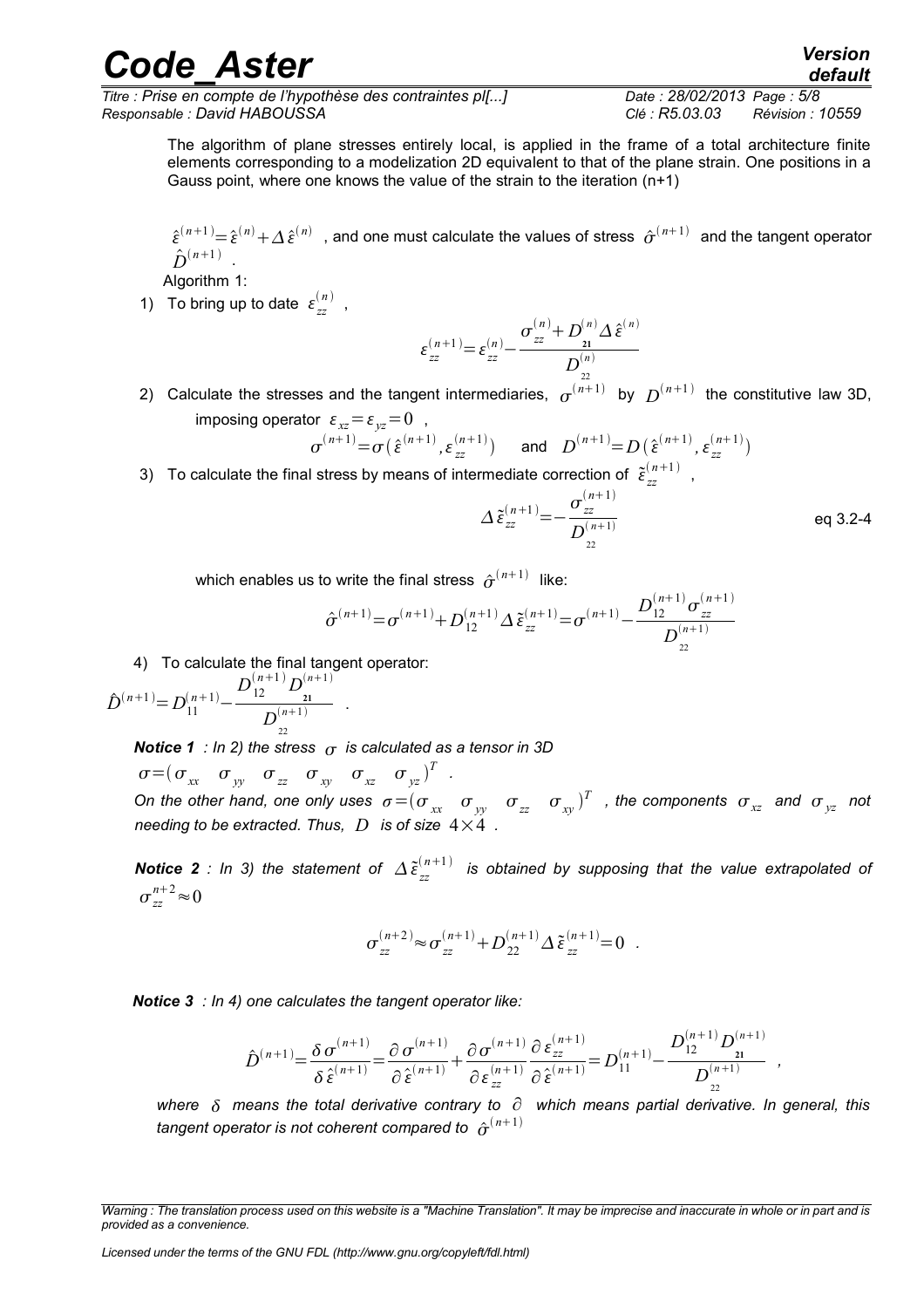*Titre : Prise en compte de l'hypothèse des contraintes pl[...] Date : 28/02/2013 Page : 6/8 Responsable : David HABOUSSA Clé : R5.03.03 Révision : 10559*

$$
\hat{D}^{(n+1)} \neq \frac{\delta \hat{\sigma}^{(n+1)}}{\delta \hat{\varepsilon}^{(n+1)}}.
$$

*The coherent tangent operator can be obtained in the following way:*

$$
\frac{\delta \hat{\sigma}^{(n+1)}}{\delta \hat{\epsilon}^{(n+1)}} = \frac{\delta \sigma^{(n+1)}}{\delta \hat{\epsilon}^{(n+1)}} - \frac{D_{12}^{(n+1)}}{D_{22}^{(n+1)}} \frac{\delta \sigma_{zz}^{(n+1)}}{\delta \hat{\epsilon}^{(n+1)}} ,
$$

*where* 

$$
\frac{\delta \sigma^{(n+1)}}{\delta \hat{\epsilon}^{(n+1)}} = \frac{\partial \sigma^{(n+1)}}{\partial \hat{\epsilon}^{(n+1)}} + \frac{\partial \delta^{(n+1)}}{\partial \epsilon_{zz}} \frac{\partial \epsilon_{zz}^{(n+1)}}{\partial \hat{\epsilon}^{(n+1)}} = D_{11}^{(n+1)} - \frac{D_{12}^{(n+1)} D_{21}^{(n)}}{D_{22}^{(n)}} \n\frac{\delta \sigma_{zz}^{(n+1)}}{\delta \hat{\epsilon}^{(n+1)}} = \frac{\partial \sigma_{zz}^{(n+1)}}{\partial \hat{\epsilon}^{(n+1)}} + \frac{\partial \sigma_{zz}^{(n+1)}}{\partial \epsilon_{zz}^{(n+1)}} \frac{\partial \epsilon_{zz}^{(n+1)}}{\partial \hat{\epsilon}^{(n+1)}} = D_{21}^{(n+1)} - \frac{D_{22}^{(n+1)} D_{21}^{(n)}}{D_{22}^{(n)}}.
$$

*With final, one obtains:*

$$
\frac{\delta \hat{\sigma}^{(n+1)}}{\delta \hat{\epsilon}^{(n+1)}} = D_{11}^{(n+1)} - \frac{D_{12}^{(n+1)} D_{21}^{(n)}}{D_{22}^{(n)}} - \frac{D_{12}^{(n+1)}}{D_{22}^{(n+1)}} \left( D_{21}^{(n+1)} - \frac{D_{22}^{(n+1)} D_{21}^{(n)}}{D_{22}^{(n)}} \right).
$$

The operator used  $\hat{D}^{(n+1)}$  , tends towards the coherent operator tangent at the time of the  $r$  *convergence of the criterion of the plane stresses, since*  $\;D^{(n+1)}$  $\!\!\rightarrow$  $\;$  $\!D^{(n)}\;$  *, when*  $\;$  $\sigma^{(n)}_{zz}$  $\!\!\rightarrow$  $\!0\;$  *, which thus carries out to:*

$$
\hat{D}^{(n+1)} \stackrel{\sigma_{zz}^{(n+1)} \to 0}{\longrightarrow} \frac{\delta \hat{\sigma}^{(n+1)}}{\delta \hat{\epsilon}^{(n+1)}}.
$$

#### **3.3 Modified In**

the modified algorithm one approaches proposes to introduce an additional loop compared to the process describes above for better satisfying the plane stresses for each total iteration with Newton, ( *n* ). This new loop includes the points 2) and 3) algorithm presented in 3.2. Thus the new algorithm is written like:

Algorithm 2:

1) To bring up to date  $\varepsilon_{zz}^{(n)}$ ,

$$
\varepsilon_{zz}^{(n+1)} = \varepsilon_{zz}^{(n)} - \frac{\sigma_{zz}^{(n)} + D_{21}^{(n)} \Delta \hat{\varepsilon}^{(n)}}{D_{22}^{(n)}}
$$

2) To initialize the loop

$$
\tilde{\varepsilon}_{zz}^{(k=0,n+1)} = \varepsilon_{zz}^{(n+1)}
$$

Beginning buckles  $k=0, K_{\text{max}}$ 

3) Compute the stresses and the tangent operator intermediaries  $\sigma^{(k,n+1)}$  ,  $D^{(k,n+1)}$  by the constitutive law 3D,

$$
\sigma^{k,(n+1)} = \sigma(\hat{\epsilon}^{(n+1)}, \tilde{\epsilon}_{zz}^{(k,n+1)})
$$
 and  $D^{(k,n+1)} = D(\hat{\epsilon}^{(n+1)}, \tilde{\epsilon}_{zz}^{(k,n)})$ 

4) Compute the intermediate correction of  $\tilde{\epsilon}_{zz}^{(k)}$  $(k, n+1)$ ,

$$
\Delta \tilde{\varepsilon}_{zz}^{(k,n+1)} = -\frac{\sigma_{zz}^{(k,n+1)}}{D_{22}^{(k,n+1)}} \quad \text{and} \quad \tilde{\varepsilon}_{zz}^{(k+1,n+1)} = \tilde{\varepsilon}_{zz}^{(k,n+1)} + \Delta \tilde{\varepsilon}_{zz}^{(k,n+1)} \quad .
$$

*Warning : The translation process used on this website is a "Machine Translation". It may be imprecise and inaccurate in whole or in part and is provided as a convenience.*

*default*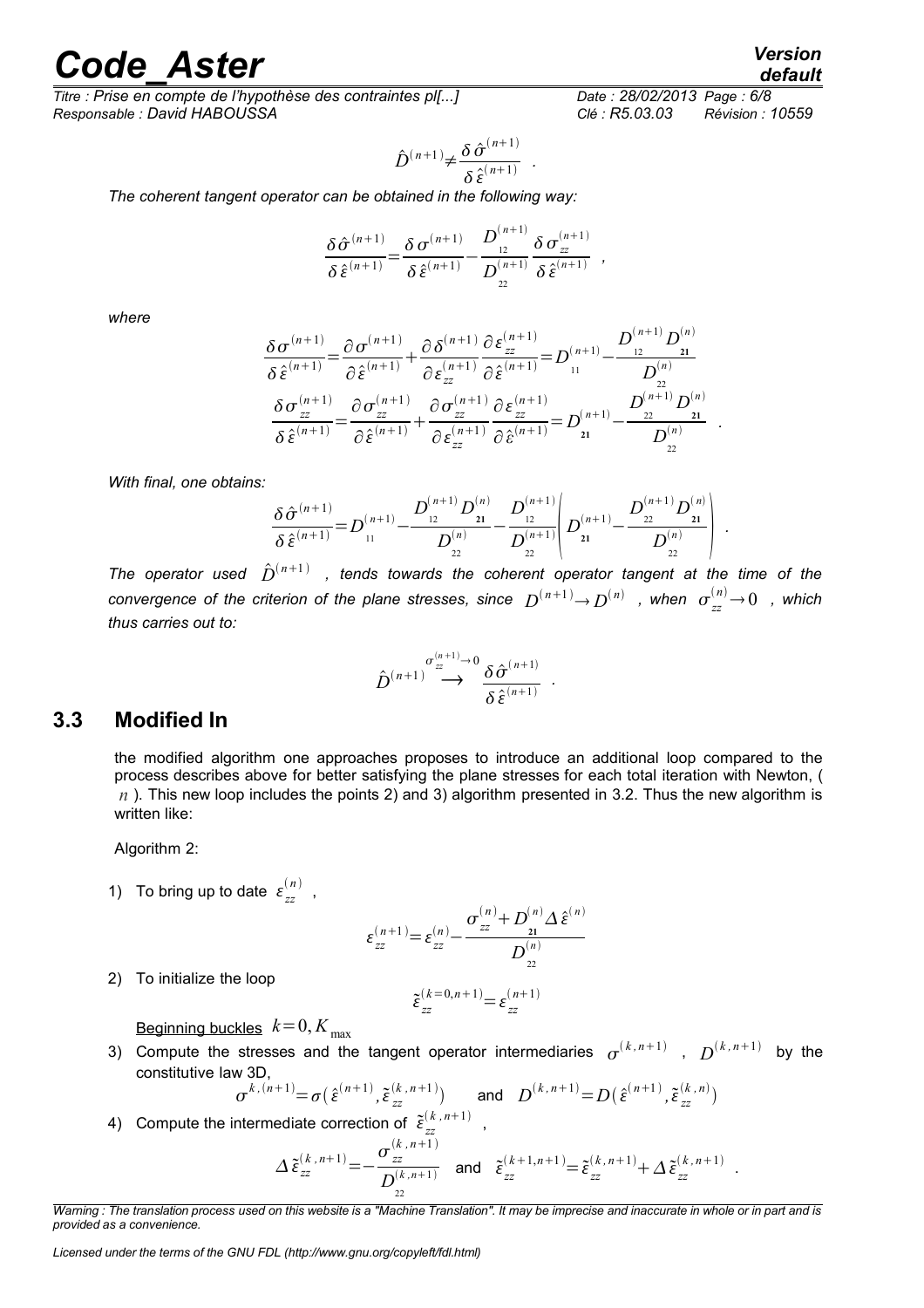*Titre : Prise en compte de l'hypothèse des contraintes pl[...] Date : 28/02/2013 Page : 7/8 Responsable : David HABOUSSA Clé : R5.03.03 Révision : 10559*

*default*

 $\frac{1}{\pi}\int_{0}^{\pi}\frac{1}{\sinh\theta} \frac{1}{\sinh\theta} \frac{1}{\sinh\theta} \left| \frac{1}{\cos\theta} e^{i\theta} \frac{1}{\sinh\theta} \right| < \sigma_{tol}$  or if  $k = K_{\max}$  . (With the parameter  $\sigma_{tol}$  one defines the tolerance on the value of  $\sigma_{zz}$ )

5) To allot to the tensor stresses 2D converged values:

$$
\hat{\sigma}^{(n+1)} = \sigma^{(k,n+1)} + D_{12}^{(k,n+1)} \Delta \tilde{\varepsilon}_{zz}^{(k,n+1)} = \sigma^{(k,n+1)} - \frac{D_{12}^{(k,n+1)} \sigma_{zz}^{(k,n+1)}}{D_{22}^{(k,n+1)}}
$$

In theory, the second term of the equation above can be omitted, if the parameter of the convergence criterion  $\sigma_{tol}$ , is selected sufficiently small.

6) To calculate the final tangent operator:

$$
\hat{D}^{(n+1)} = D_{11}^{(n+1)} - \frac{D_{12}^{(n+1)} D_{21}^{(n+1)}}{D_{22}^{(n+1)}}.
$$

**Notice 4** : In the modified version, the tangent operator  $\hat{D}^{(n+1)}$  , is coherent compared to  $\hat{\sigma}^{(n+1)}$  , contrary with the operator of the version of origin (see remark 3), since  $\;|\sigma{}^{(n+1)}_{zz}| \! < \! \sigma_{_{tol}}\;$  .

### **4 Practical aspects of use**

This method is used automatically as soon as the selected behavior is not available in plane stresses, for modelizations C\_PLAN or of standard shell: COQUE\_3D, DKT, PIPE. In practice, that increases (automatically) by 4 the number of local variables of the behavior.

For converging well, it is advised to reactualize the tangent matrix if possible (, with all the iterations: REAC ITER = 1, or all *n* iterations, with *n* small).

This method thus allows a great flexibility in use compared to the behaviors: it is enough that a behavior is available in axisymetry or plane strain so that it is also usable in plane stresses.

As for all integrations of models of behaviors nonlinear, it is highly advised to give a small convergence criterion (to leave the value by default with 10*–* 6 .).

The advantage of the modified approach is a better satisfaction of the constraint plane in each Gauss point (  $|\sigma^{modif,~(n)}_{zz}|<\!\!|\sigma^{orig,~(n)}_{zz}|$  for each  $~n$  ). In certain cases, it is essential to make converge a computation, in particular for the lenitive constitutive laws.

On the other hand, because of an additional loop the modified procedure is more expensive, especially because the loop 3D includes the call to the modulus "constitutive law". Nevertheless, the overcost because of heavier local computations can be compensated by a gain on the level of the nombre of iterations total of Newton, which is generally less low for the modified algorithm. This gain of nombre of iterations total is not guaranteed, which has as a consequence that the additional iterative loop is not activated by default (ITER\_CPLAN\_MAXI=1). It was also observed that moment when one chooses ITER CPLAN MAXI  $> 1$ , it is preferable to use ITER CPLAN MAXI  $> 5$ .

### **5 Bibliography**

1 R of Borst "The zero normal stress condition in plane stress and Shell elastoplasticity" Communications in applied numerical methods, Flight 7,29-33 (1991)

*Warning : The translation process used on this website is a "Machine Translation". It may be imprecise and inaccurate in whole or in part and is provided as a convenience.*